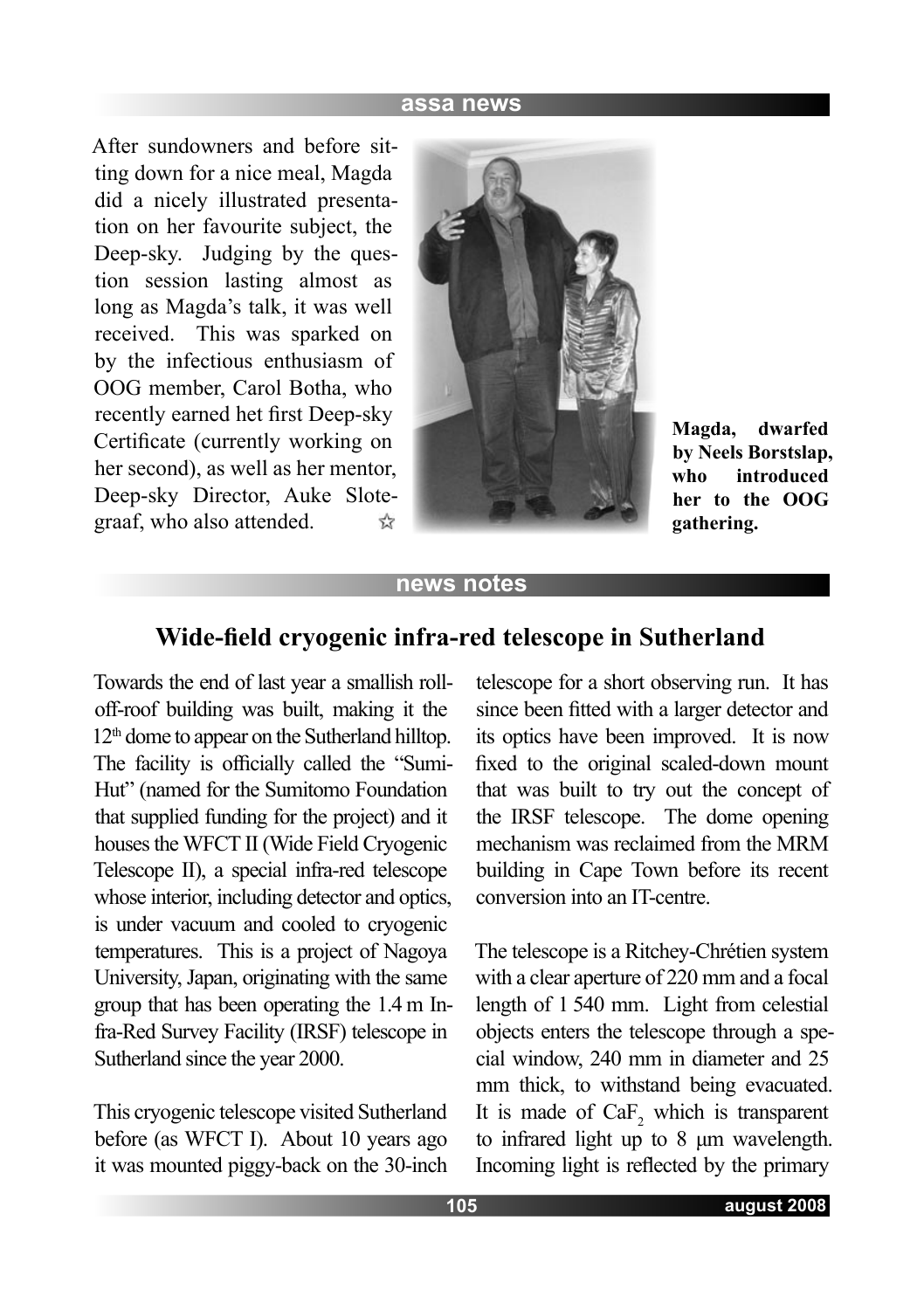#### **news notes**

and secondary mirrors and passes through a filter before reaching the detector. Spiders, baffles and radiation shields are cooled down to  $\sim 80K$  (-193 °C) by a cryogenic refrigerator. The optics are cooled by exchanging heat with the radiation shields. Its 1024x1024 InSb infrared array detector covers a field of view of one square degree



**The ALADDIN II detector seen here, attached to the focal plane. A temperature sensor and a heater are screwed to the copper plate attached to the cassette. Four connectors are epoxied to the bottom end of the radiation shields.**

**The finishing touches to the SUMI-hut roll-off-roof dome for the Cryogenic Telescope are being done in this photo. Picture: Willie Koorts**

with a resolution of 3″.5/pixel. The detector is also cooled by the refrigerator and is kept at  $29\pm0.1$ K (-244 $\degree$ C).

The main targets of WCFT II are diffuse emissions radiated from hydrogen atoms, molecules, and carbonaceous materials in star formation regions and the Galactic Centre.



**The model Alt-Az mount of the IRSF has been reused for WFTC II, converted to an equatorial by tipping its base by means of a screw-jack.**

**In August 2007 WFCT II was first tried out in another dome. The Nagoya University team members are, from left to right, team leader Dr Mikio Kurita, PhD student Kentaro Haraguchi and MSc student Gu Weilai. Picture: Willie Koorts**



**106 mnassa** vol 67 nos 7 & 8 **107 august 2008**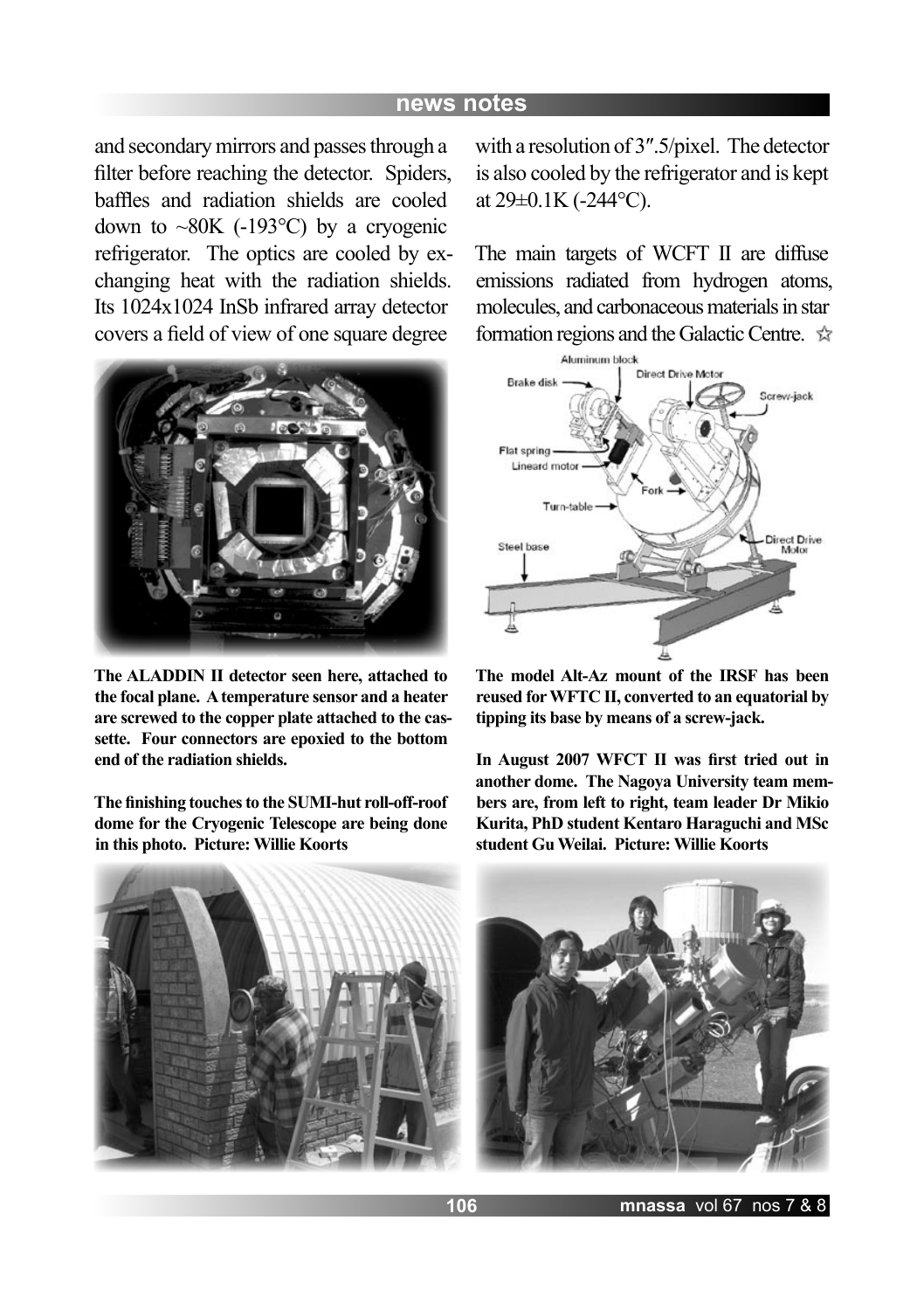#### **news notes**

### **New 'Plutoid' classification**

Almost two years after the International Astronomical Union (IAU) caused a worldwide stir by downgrading Pluto's status from a 'proper' planet to a dwarf one, the word 'plutoid' has been introduced to describe "Pluto-like transneptunian dwarf planets". This new term describes "celestial bodies in orbit around the Sun at a distance greater than that of Neptune, that have sufficient mass for their self-gravity to overcome rigid body forces so that they assume a nearspherical shape, and that have not cleared the neighbourhood around their orbit of debris". Such a body must also have an absolute magnitude brighter than +1 to be

considered a plutoid and be named by the IAU as one. If, subsequently, the plutoid candidate turns out to not be massive enough to classified as such, it will keep its name but will be placed in another category.

The new classification system means that Pluto and Eris are the first plutoids of the Solar System. Ceres, however, remains a dwarf planet, because it is located in the asteroid belt between Mars and Jupiter. It is expected that more plutoids will be named as matters progress and new discoveries are made as have already happened with Makemake (see page 108).  $\dot{\mathbb{Q}}$ 



**Plutoids; (left) Pluto with its moons, Charon, Hydra and Nix and (right) Eris with Dysnomia. Image credit: IAU, NASA/ESA Hubble Space Telescope, H. Weaver (JHU/APL), A. Stern (SwRI), the HST Pluto Companion Search Team and M. Brown.**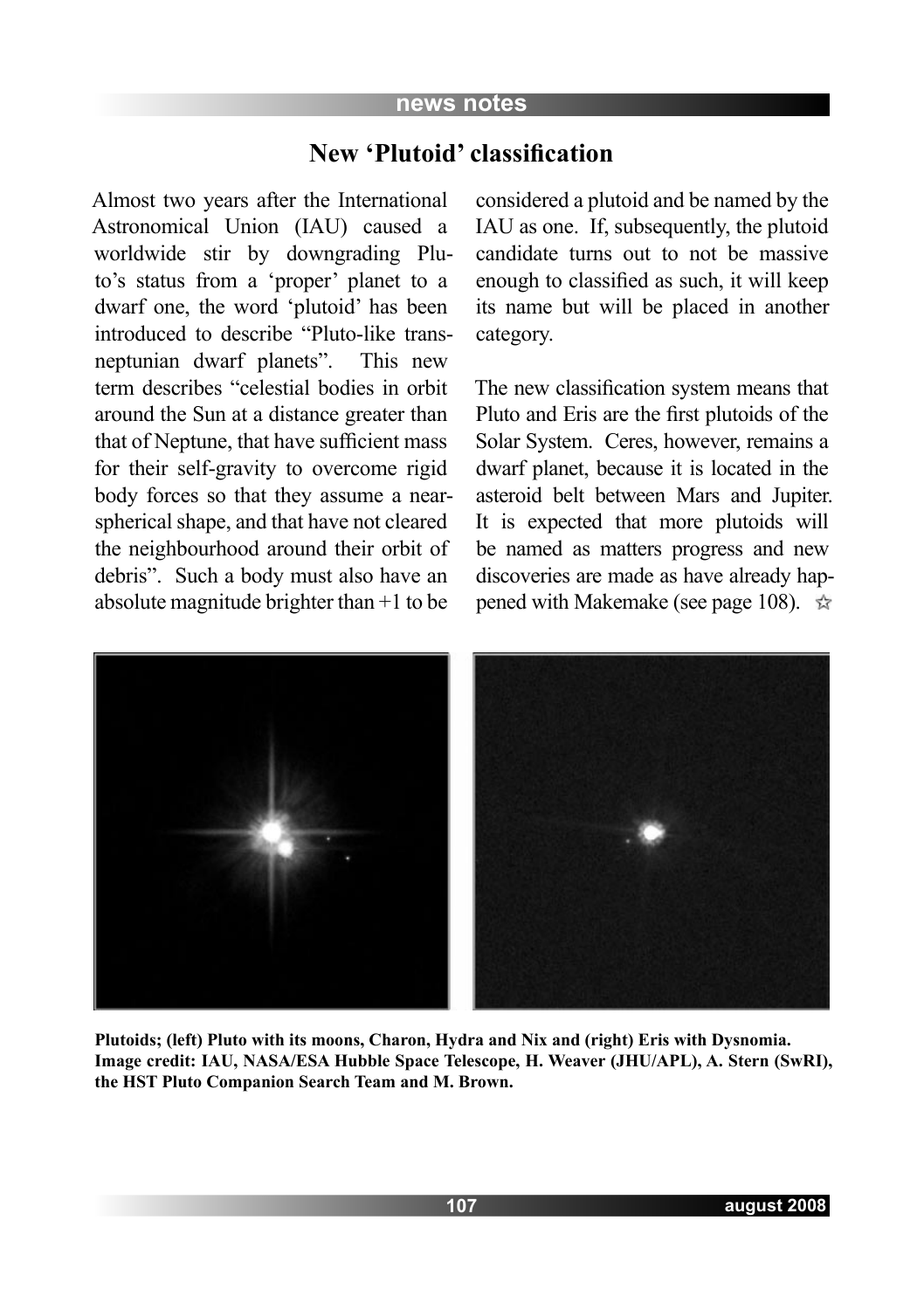### **How the Easterbunny became a Dwarf**

Because of its discovery only three days after Easter 2005 (on 31 March 2005), Kuiper Belt object (136472) 2005 FY9 was originally codenamed "Easterbunny" by its Caltech discovery team. On the same day as Eris, its discovery was announced on 29 July 2005. More recently, on 11 July 2008, the Working Group for Planetary System Nomenclature reclassified (136472) 2005 FY9 as a dwarf planet and renamed it Makemake (pronounced MAH-kay—MAH-kay, where the capitals show accent). The name of Makemake, the creator of humanity in the mythos of the Rapanui, the native people of Easter Island, was chosen in part to preserve the object's connection with Easter. Since it also fulfils the criteria of the new plutoid subcategory (see page 107), Makemake has just become the Solar System's forth dwarf planet and its third plutoid.

It is astonishing that, despite its relative brightness of magnitude 16.7, compared to magnitude 15.0 for Pluto, Makemake was not discovered until fairly recently and well after many much fainter Kuiper Belt objects. This is most probably due to its relatively high orbital inclination and the fact that it was at its farthest distance from the ecliptic at the time of its discovery. Most searches for minor planets are conducted relatively close to the ecliptic, due to the greater probability of finding objects there.

In retrospect, Makemake is the only other dwarf planet that was bright enough for Clyde Tombaugh, discoverer of Pluto, to have possibly detected. At the time of Tombaugh's discovery, Makemake was actually only a few degrees from the ecliptic at an apparent magnitude of 16.0. Unfortunately, this position was also very close to the Milky Way, making it almost impossible to find within the dense concentration of background stars. Tombaugh continued searching for some years after the discovery of Pluto, but he failed to find Makemake or any other trans-neptunian objects.

No satellites have been detected around Makemake to a radius of 0.4 arcseconds with a brightness of more than one percent of the primary. This contrasts with the other largest trans-neptunian objects, which all have at least one satellite. Since satellites offer a simple method to measure an object's mass, this hampers an accurate mass determination for Makemake. By means of Spitzer infrared data and spectroscopic comparisons with Pluto, Makemake's size is estimated at roughly 1 500 km diameter. If this is accurate, it makes Makemake the third largest known trans-neptunian object after Eris and Pluto. Makemake's high albedo of roughly 80 percent suggests an average surface temperature of about 30 K (-243°C).  $\preceq$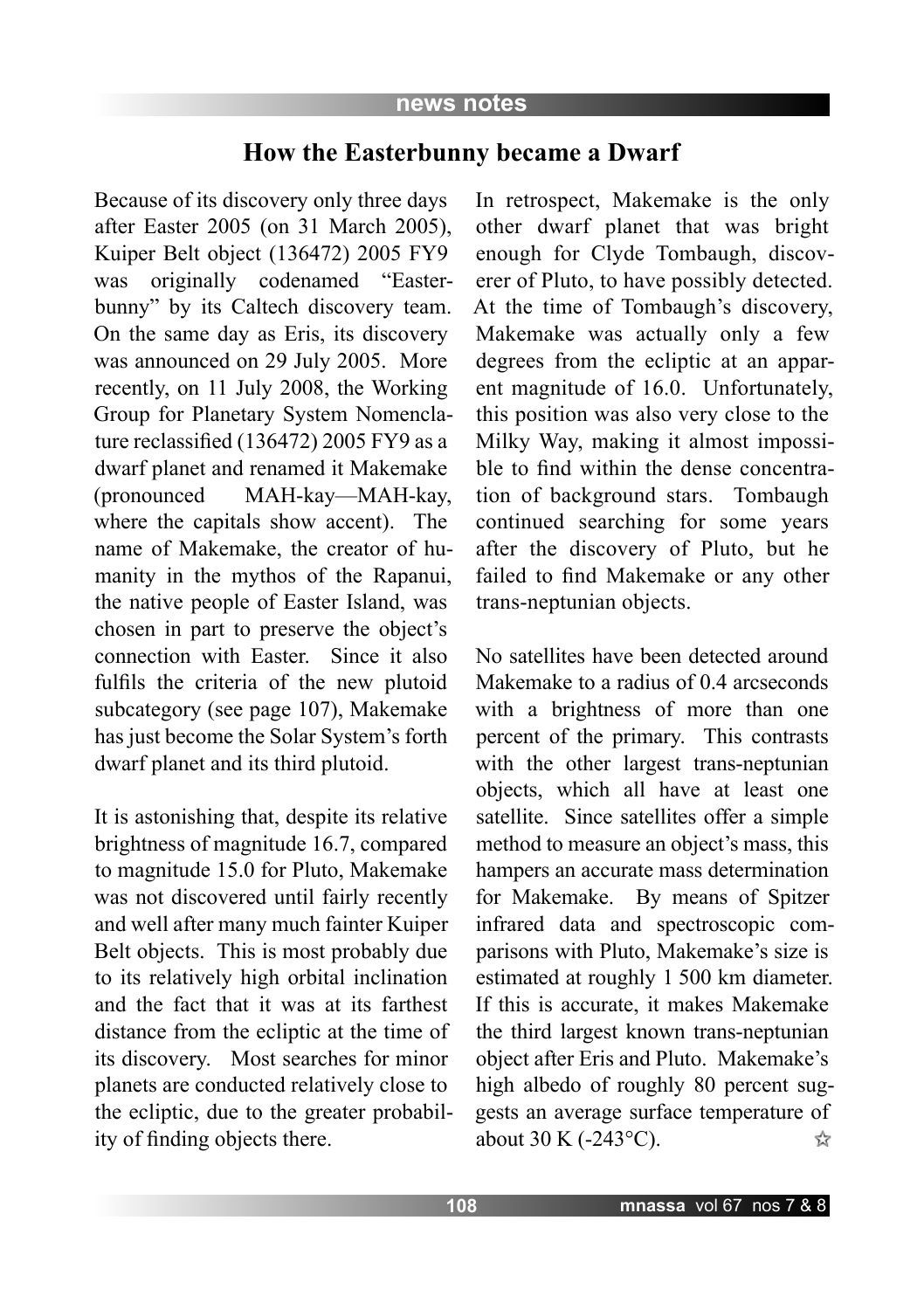# **Pipsqueak star unleashes monster flare**

On 25 April 2008, NASA's Swift satellite picked up the brightest flare ever seen, found to come from a star emitting only one percent of the Sun's light and having only a third of the Sun's mass. This flare was thousands of times more powerful than the greatest observed solar flare. It was first seen by the Russian-built Konus instrument on NASA's Wind satellite in the early morning hours of 25 April. Swift's early warning X-ray Telescope caught the flare less than two minutes later and quickly slewed to point there. When Swift tried to observe the star with its Ultraviolet/Optical Telescope, the flare was so bright that the instrument shut itself down for safety reasons. The star remained bright in X-rays for 8 hours before settling back to normal.

The star, EV Lacertae, is a run-of-themill red dwarf, one of the most com-

mon types of star in the Universe. At a distance of only 16 light-years, EV Lac is one of our closest stellar neighbors, but because of its feeble light output, its apparent magnitude is only 10. If it had been better placed for earthbound observers, the flare probably would have been bright enough to be visible with the naked eye for one to two hours. But how can such a small star produce such a powerful flare? The answer can be found in EV Lac's youth. Whereas our sun is a middle-aged star, EV Lac is still a toddler. This young star, with an estimated age of a few hundred million years, is still spinning rapidly. Completing a rotation once every four days, it has a churning interior that generates strong localized magnetic fields, a hundred times more powerful than those of the Sun. The energy stored in these fields is responsible for powering its giant flares.



**This artwork depicts the incredibly powerful flare that erupted from the red dwarf star EV Lacertae.** 

**Credit: Casey Reed/NASA**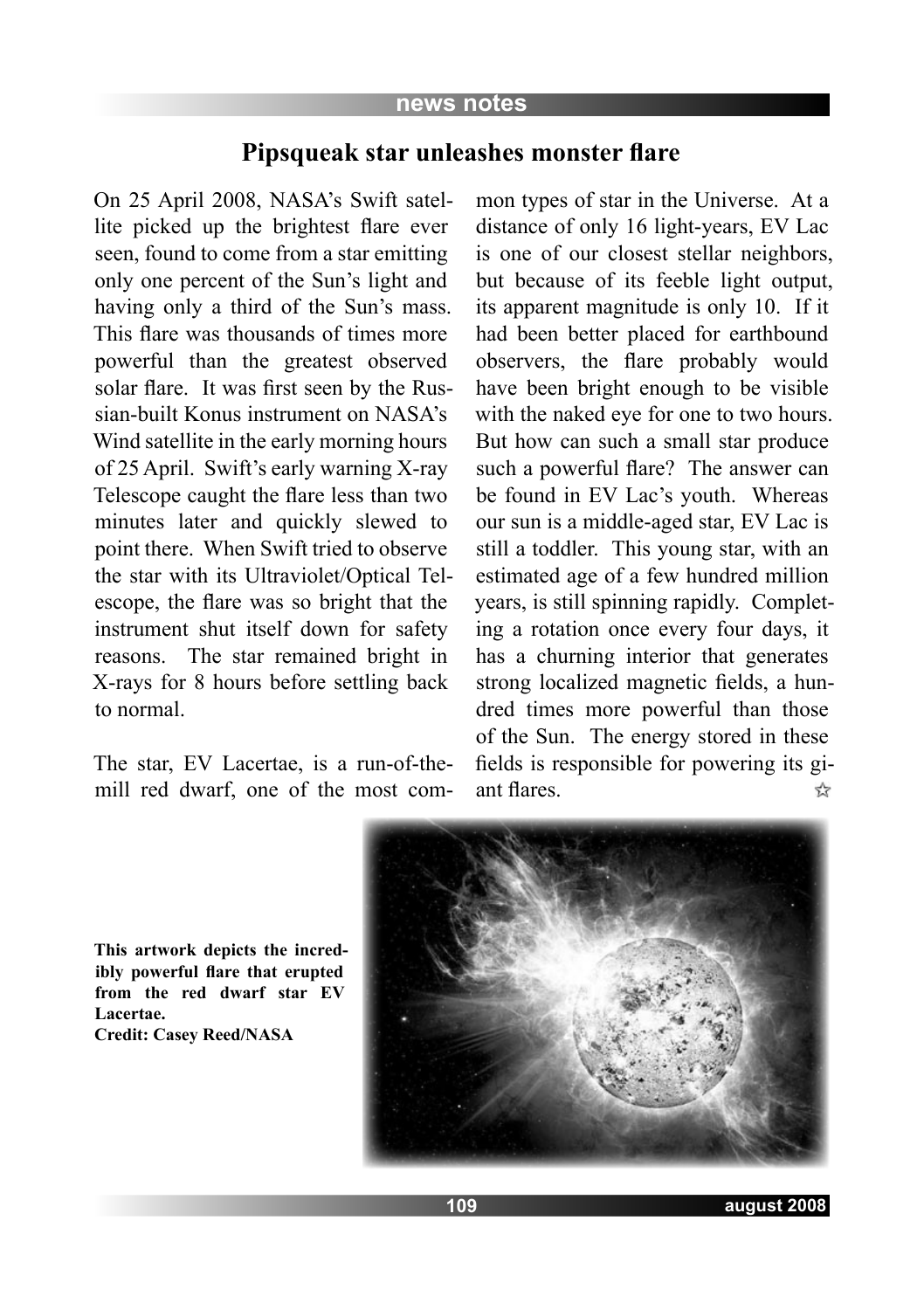### **New mineral found in comet dust**

The Earth collects an astounding 40 000 tons of dust particles per year from disintegrated comets and asteroids but this is equivalent to only one particle per square metre of planet per day. As can be imagined, such particles are very hard to find. Nevertheless, this 'golddust' is extremely important because it is made of the original building blocks of the Solar System.

Researchers have found a new mineral in a material that most likely originated from comet 26P/Grigg-Skjellerup, which orbits the Sun once every five years. As an aside, the co-discoverer of this comet, John Francis Skjellerup was a founder member of ASSA. Grigg first discovered the comet in 1902 from New Zealand and Skjellerup rediscovered it from Rosebank, Cape Town on its next appearance in 1922, the year when ASSA was formed (see *MNASSA* **62**, 3&4, April 2003, 52).

NASA has routinely collected cosmic and interplanetary dust with highaltitude research aircraft since 1982, but this new particle was captured after an innovative method of collection was suggested by Johnson space scientist Scott Messenger, who predicted that comet 26P/Grigg-Skjellerup was a source of dust grains that could be captured in Earth's stratosphere at a

specific time of the year. The aircraft collected interplanetary dust particles from this comet stream in April 2003 but the new mineral has only recently been identified in one of them.

Because of their exceedingly tiny size, (0.00025 centimetres), state-of-the-art nano-analysis techniques had to be used to measure the chemical composition and crystal structure of the new mineral. This is a highly unusual material that had not been predicted either to be a cometary component or to have been formed by condensation in the solar nebula.

The mineral has been named 'brownleeite' after Donald Brownlee, a University of Washington astronomer who founded the field of interplanetary dust particle (IDP) research and is also the principal investigator of NASA's Stardust mission. Our present understanding of the early Solar System, as established from IDP studies, would not have existed without his efforts. The mineral contains a combination of manganese and silicon (and is therefore known as a manganese silicide) and was surrounded by multiple layers of other minerals that also have been reported only in extraterrestrial rocks. It's official name of brownleeite joins a list of over 4 300 other minerals. ☆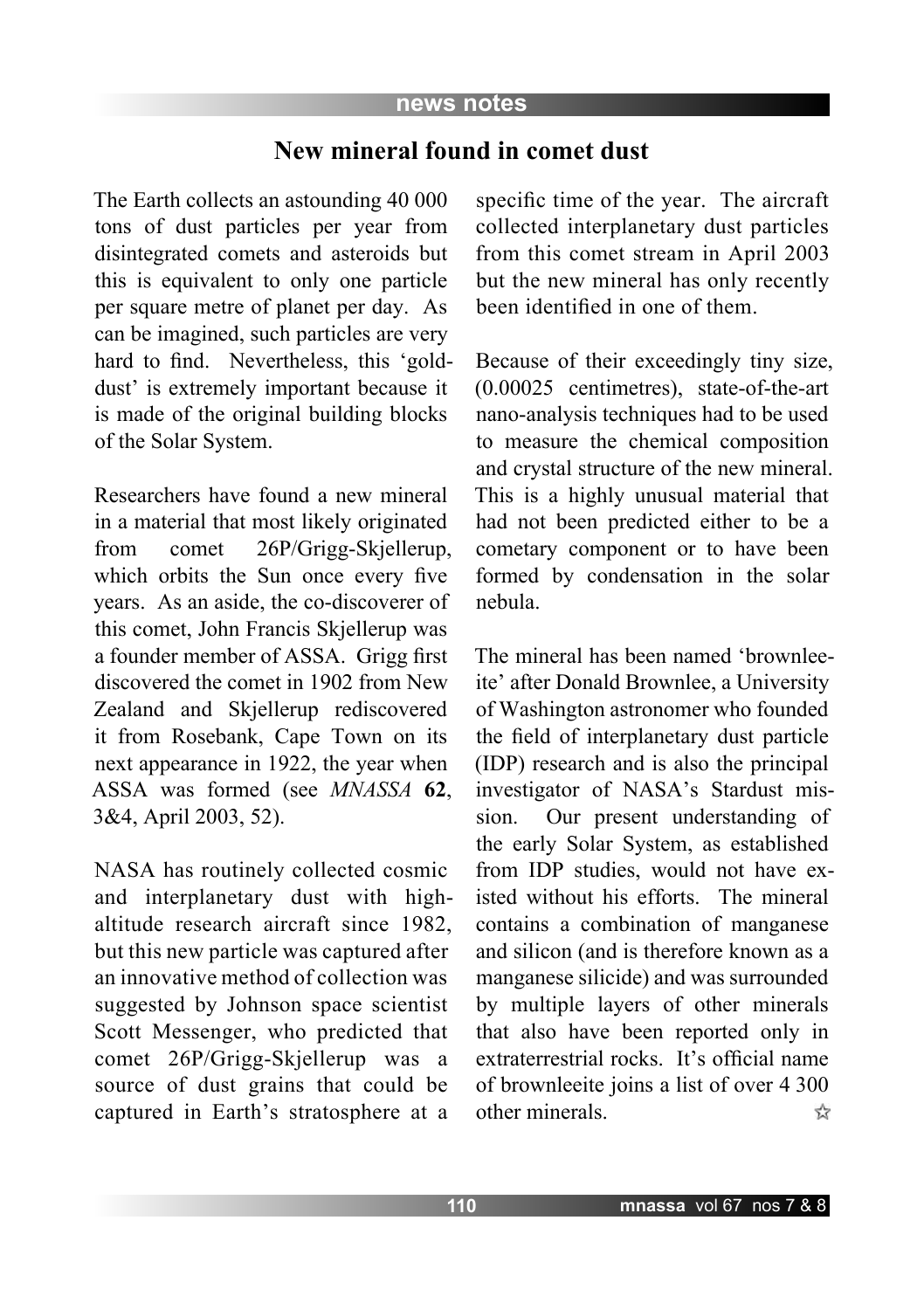#### **news notes**

# **Only two spiral arms to our Milky Way?**

Using infrared images from the Spitzer Space Telescope, scientists have discovered that the Milky Way's elegant spiral structure is dominated by just two arms wrapping off the ends of a central bar of stars. Previously, our galaxy was thought to possess four major arms.

This artist's concept (also see front cover) illustrates the new view of the Milky Way, which was presented at the 212<sup>th</sup> American Astronomical Society meeting in St. Louis. The galaxy's two major arms (Scutum-Centaurus and Perseus) can be seen attached to the ends of a thick central bar, while the two now-demoted minor arms (Norma and Sagittarius) are less distinct and are located between the major arms. The major arms consist of the highest densities of both young and old stars; the minor arms are primarily filled with gas and pockets of star-forming activity.

The artist's concept also includes a new spiral arm, called the "Far-3 kiloparsec arm," discovered via a radio-telescope



**An artist's concept of the structure of our twoarmed Milky Way. Just as early explorers sailing around the globe had to keep revising their maps, researchers will keep revising their picture as new results come to light. Credit: NASA/JPL-Caltech**

survey of gas in the Milky Way. This arm is shorter than the two major arms and lies along the bar of the galaxy.

Our sun lies near a small, partial arm called the Orion Arm, or Orion Spur, located between the Sagittarius and Perseus arms.  $\vec{\infty}$ 

# **GLAST launched**

On 11 June 2008 another of NASA's space observatories, the Gamma-ray Large Area Space Telescope (GLAST), was successfully launched. GLAST is an international and multi-agency space mission that will study the cosmos in the energy range 10 keV - 300 GeV.

For this endeavor, bringing together the astrophysics and particle physics communities, NASA teamed up with the U.S. Department of Energy and institutions in France, Germany, Japan, Italy and Sweden. General Dynamics was chosen to build the spacecraft.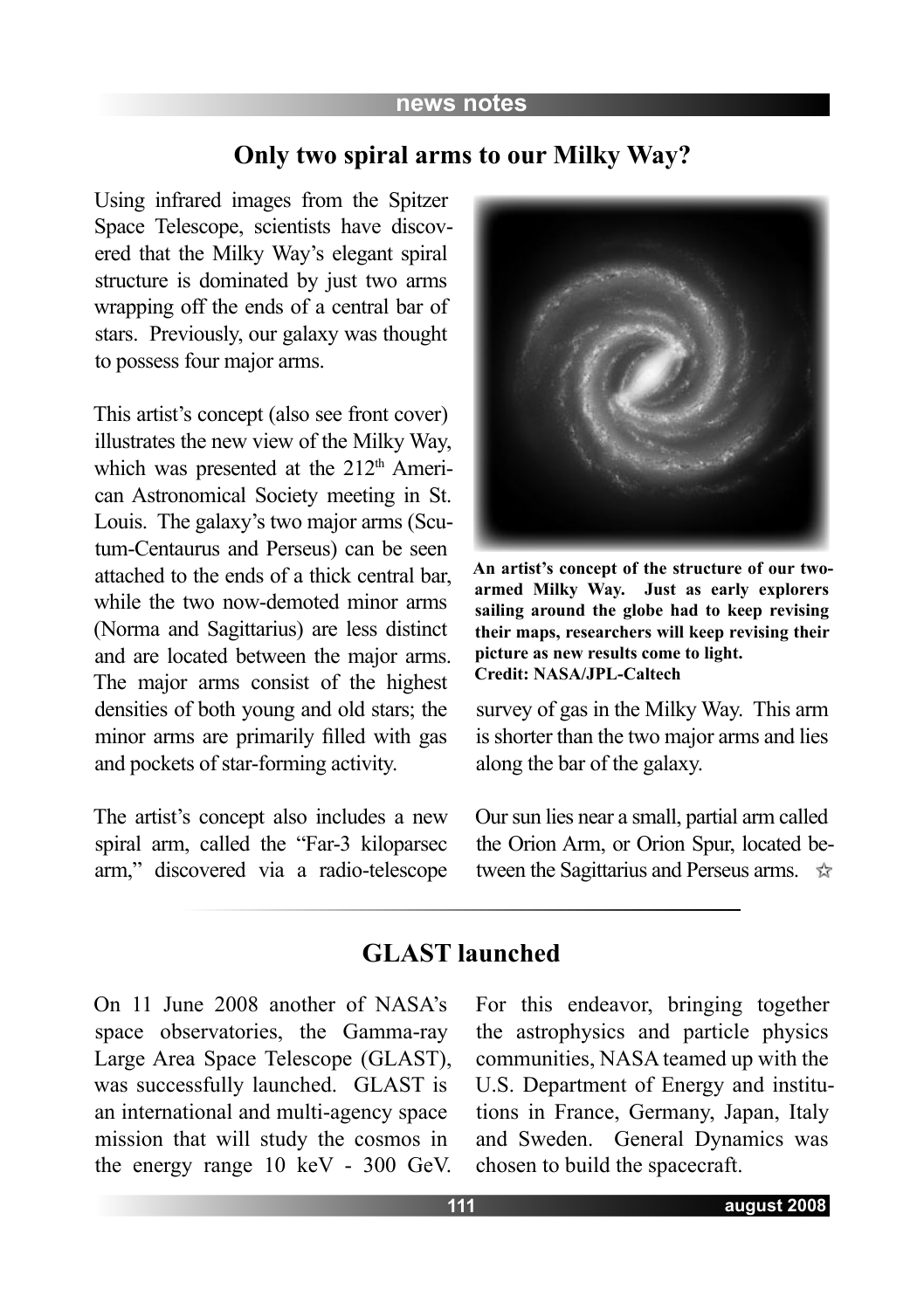Several successful exploratory missions in gamma-ray astronomy led to the Energetic Gamma Ray Experiment Telescope (EGRET) instrument on the Compton Gamma Ray Observatory (CGRO). Launched in 1991, EGRET made the first complete survey of the sky in the 30 MeV - 10 GeV range. EGRET showed the high-energy gamma-ray sky to be surprisingly dynamic and diverse.

GLAST has an imaging gamma-ray telescope vastly more capable than instruments flown previously, as well as a secondary instrument to augment the study of gamma-ray bursts. The main instrument, the Large Area Telescope (LAT), has superior area, angular resolution, field of view and deadtime that together provide a factor of 30 or more advance in sensitivity, as well as the capability of studying transient phenomena.

GLAST now offers astronomers a superior tool to study how black holes can accelerate jets of gas outward at fantastic speeds. Physicists will be able to study subatomic particles at energies far greater than those seen in ground-based particle accelerators. And cosmologists will gain valuable information about the birth and early evolution of the Universe.  $52$ 

### **Phoenix success**

In a dramatic reversal of fortune for NASA, which suffered a devastating failure the last time the agency attempted a rocket-powered descent to Mars nine years ago, the Phoenix lander had a successful touchdown on Sunday, 25 May 2008, on flat terrain in the northern plains of Mars at 68.22 degrees north latitude. Assisted by the Mars Odyssey orbiter flying high above the landing site, telemetry relayed from Phoenix to Earth indicated that the small 345 kg lander completed its actionpacked descent as planned and was in good health. Subsequent deployment of the solar cells, masts for its stereo camera, its weather station and its stowed robotic arm all occurred as planned.

Twelve days after landing, after several attempts, Phoenix finally succeeded in filling

one of its ovens with Martian soil, ready to sniff out and assess its ingredients. It took several days of trying to shake the soil through the screen covers, which were designed to prevent larger bits of soil from clogging the narrow port to each oven so that only fine particles fill the oven cavity. The Martian soil was found to be unusually sticky due to some unknown chemical or mineral constituent. The severe amount of shaking and vibration is thought to have caused an intermittent short circuit problem that, later, on sol 33 (Martian day 33) when the second bake was scheduled, it was feared it would be the last. The long exposure to the Martian atmosphere unfortunately gave any ice that may have been in the sample, time to evaporate which was consistent with the result. The TEGA instrument (Thermal and Evolved-Gas Analyzer)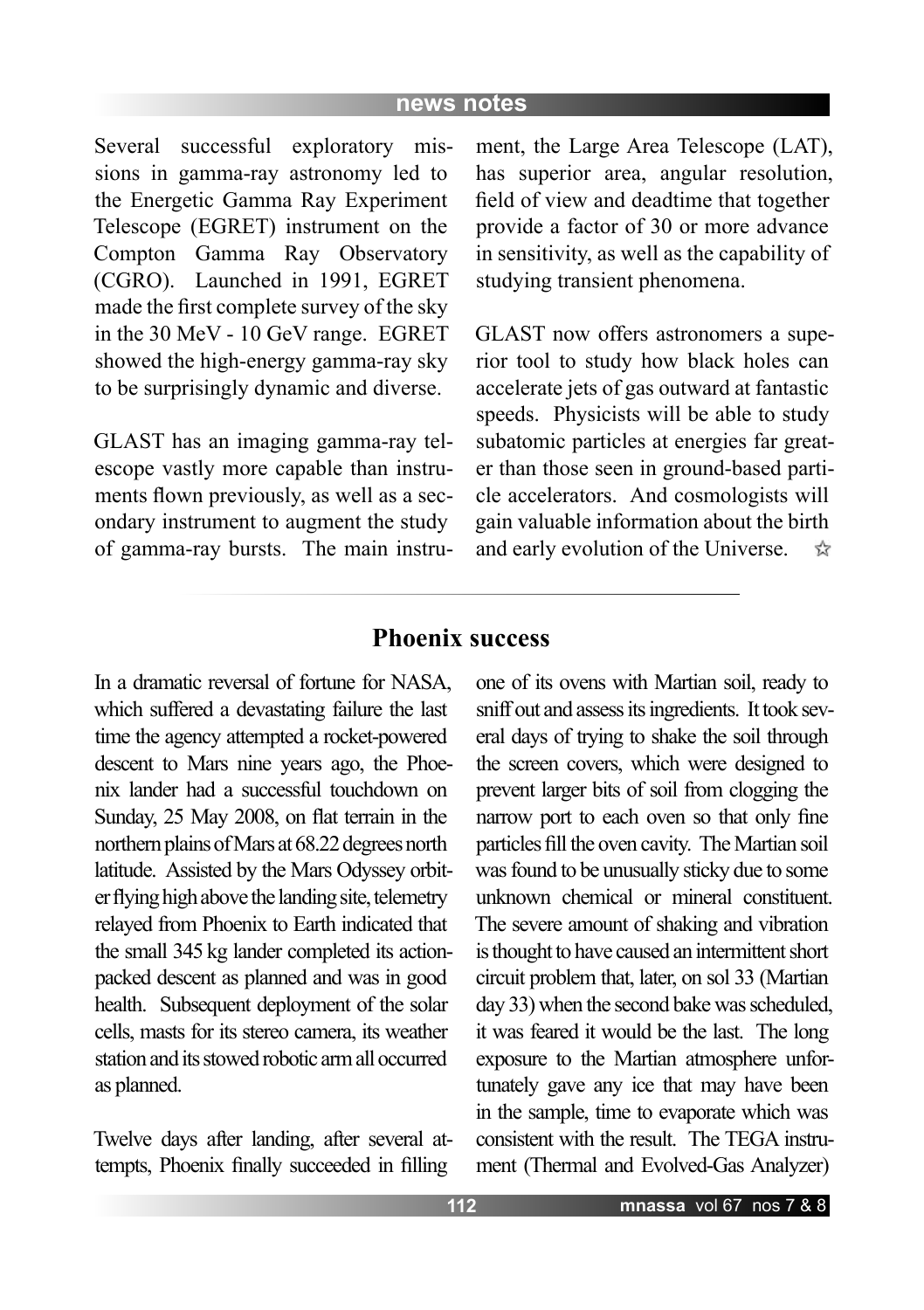

**This photo shows the inflated parachute, 20 seconds after its deployment, and the backshell supporting Phoenix dangling below, with a 10 km-wide crater serving as a dramatic backdrop. This remarkable view was captured by the HiRISE camera aboard the Mars Reconnaissance Orbiter, 300 km above the surface. From this vantage point it looked as if Phoenix would be landing in the crater but in fact it landed on flat ground far from it. Image credit: NASA/JPL/Univ. of Arizona.**

did find small amounts of water vapour and carbon dioxide as the oven heated the sample to 1 000˚C, indicating that the soil clearly had interaction with water in the past.

Encouraging results were seen when dicesize crumbs of bright material vanished from inside the trench, four days after being dug by Phoenix's robotic arm scoop. This convinced scientists that the material was frozen water that subsequently sublimated after digging had exposed it. This idea is supported by the resistance felt by the robotic arm during the digging process.

The "wet chemistry lab" housed inside Phoenix's MECA instrument (Microscopy, Electrochemistry and Conductivity Analyzer) also had some positive results. This experiment, which adds water to create a muddy mixture with the Martian soil, found magnesium,



**Soil from the right hand side trench, named "Baby Bear", was successfully delivered to the TEGA instrument after several days of attempts. The left trench, "Dodo", was dug as a test. Each trench is about 9 cm wide. Image credit: NASA/JPL-Caltech/University of Arizona/Texas A&M University.**

sodium, potassium and chloride in a sample retrieved about 25 mm under the planet's surface. They basically found the nutrients that can support life!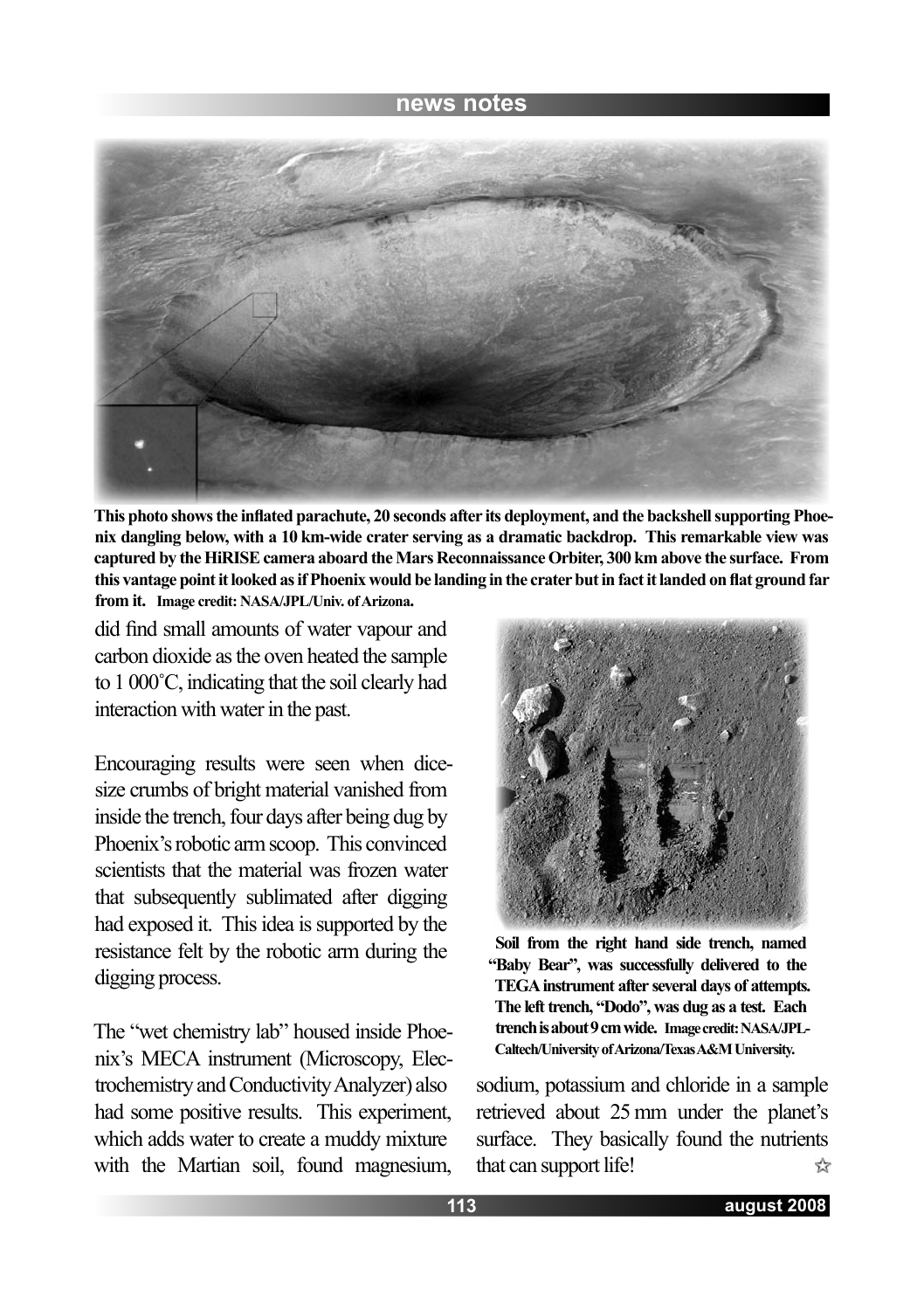# **SOHO bags 1 500 comets**

The SOlar and Heliospheric Observatory (SOHO) on 25 June 2008 celebrated the discovery of 1 500 comets since the mission began 13 years ago, making it more successful than all other comet discoverers throughout history put together.

About eighty-five percent of the SOHO discoveries, including this one, are fragments from a once great comet that split apart in a death plunge around the Sun, probably many centuries ago. The fragments are known as the Kreutz group and are comprised of Sun-grazing comets that approach closer than 0.01 AU

(1 460 000 kilometres) to the Sun when they return from deep space.

When SOHO is transmitting to Earth, the data can be on the Internet and ready for analysis just 15 minutes after being acquired. A huge network of volunteers help sift through the images for tiny specks that betray the presence of a comet. When someone believes that they have found one they submit their results to the Naval Research Laboratory in Washington, who check the data before submitting the candidate comet to the Minor Planet Centre for verification, cataloguing and orbit determination.  $\vec{\mathbf{x}}$ 

# **Studying the heliosphere**

The influence of our star, the Sun, reaches as far as the heliosphere, the vast bubble in space carved out by the solar wind that separates the solar neighbourhood from the interstellar medium. To study this, the ESA-NASA Ulysses mission has logged over 8.6 thousand million kilometres during its 17.5 year "loop the loop" of the Sun and Jupiter, withstanding some of the most extreme conditions in the Solar Systems and surpassing all expectations of an originally proposed 5 year



**The heliosphere is a big magnetic 'bubble' in space carved out by the solar wind. It defines the sphere of influence of the Sun and extends well beyond the furthest fringes of the Solar System.** Image: ESA (C. Carreau).